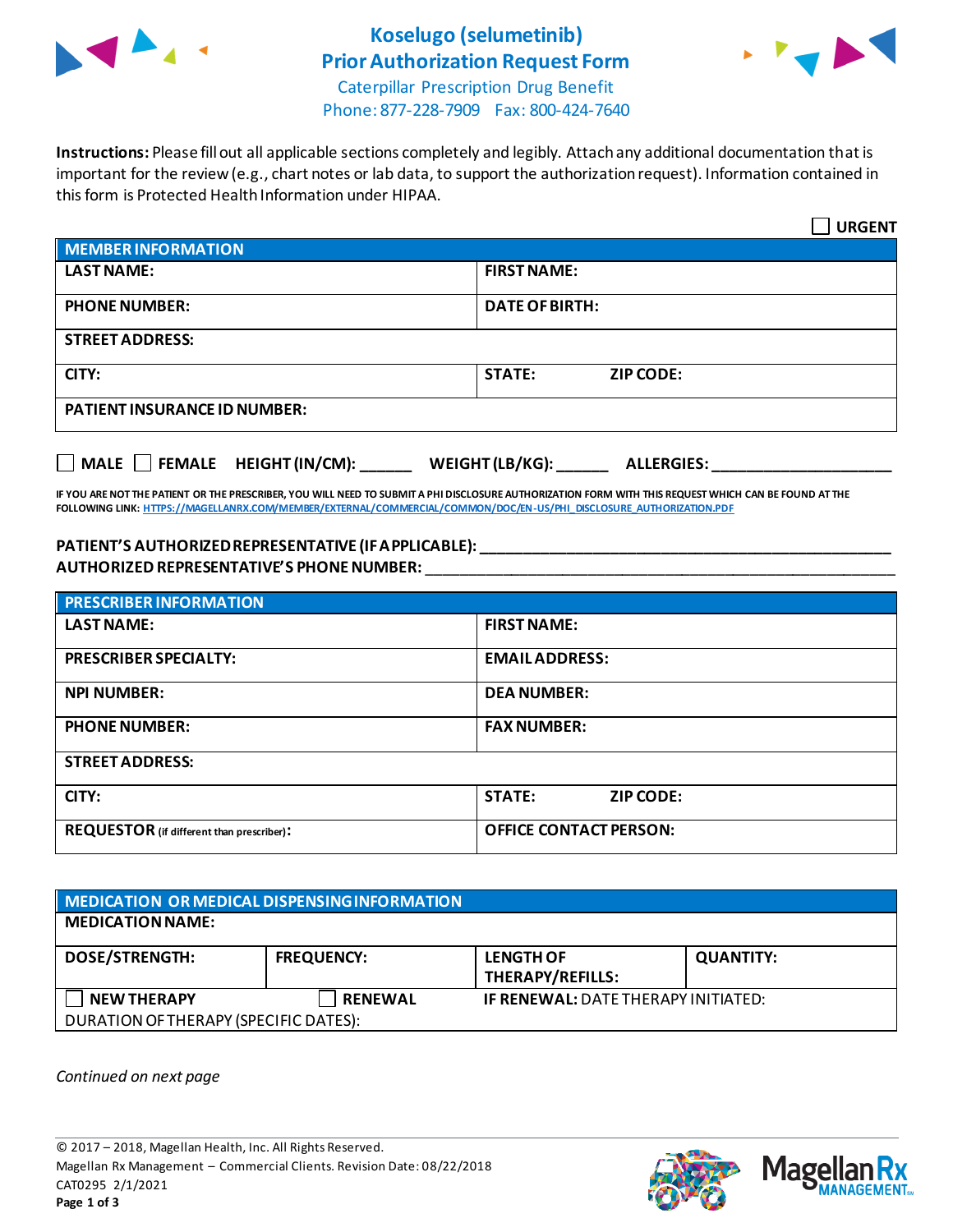

**Koselugo (selumetinib) Prior Authorization Request Form**



Caterpillar Prescription Drug Benefit Phone: 877-228-7909 Fax: 800-424-7640

| MEMBER'S LAST NAME: ______________________________                                                                                                                                                                                                                                                                                                                                                                                                                                                                                                                                                | <b>MEMBER'S FIRST NAME:</b>                                                                                |                                                       |  |  |
|---------------------------------------------------------------------------------------------------------------------------------------------------------------------------------------------------------------------------------------------------------------------------------------------------------------------------------------------------------------------------------------------------------------------------------------------------------------------------------------------------------------------------------------------------------------------------------------------------|------------------------------------------------------------------------------------------------------------|-------------------------------------------------------|--|--|
|                                                                                                                                                                                                                                                                                                                                                                                                                                                                                                                                                                                                   | 1. HAS THE PATIENT TRIED ANY OTHER MEDICATIONS FOR THIS CONDITION?                                         | <b>NO</b><br>VES (if yes, complete below) [           |  |  |
| <b>MEDICATION/THERAPY (SPECIFY</b><br>DRUG NAME AND DOSAGE):                                                                                                                                                                                                                                                                                                                                                                                                                                                                                                                                      | <b>DURATION OF THERAPY (SPECIFY</b><br>DATES):                                                             | <b>RESPONSE/REASON FOR</b><br><b>FAILURE/ALLERGY:</b> |  |  |
| <b>2. LIST DIAGNOSES:</b>                                                                                                                                                                                                                                                                                                                                                                                                                                                                                                                                                                         |                                                                                                            | <b>ICD-10:</b>                                        |  |  |
| $\Box$ Neurofibromatosis type 1 (NF1)<br>□ Other diagnosis: _________________________ICD-10_____________________________                                                                                                                                                                                                                                                                                                                                                                                                                                                                          |                                                                                                            |                                                       |  |  |
| 3. REQUIRED CLINICAL INFORMATION: PLEASE PROVIDE ALL RELEVANT CLINICAL INFORMATION TO SUPPORT A<br>PRIOR AUTHORIZATION.                                                                                                                                                                                                                                                                                                                                                                                                                                                                           |                                                                                                            |                                                       |  |  |
| <b>Clinical Information:</b>                                                                                                                                                                                                                                                                                                                                                                                                                                                                                                                                                                      |                                                                                                            |                                                       |  |  |
| <b>INITIAL:</b><br>Does the patient have a body surface area greater than or equal to 0.55 m <sup>2</sup> ? $\Box$ Yes $\Box$ No<br>Can the patient swallow whole capsules? $\Box$ Yes $\Box$ No                                                                                                                                                                                                                                                                                                                                                                                                  |                                                                                                            |                                                       |  |  |
|                                                                                                                                                                                                                                                                                                                                                                                                                                                                                                                                                                                                   |                                                                                                            |                                                       |  |  |
|                                                                                                                                                                                                                                                                                                                                                                                                                                                                                                                                                                                                   | Does the patient have a confirmed genetic test for NF1? $\Box$ Yes $\Box$ No (please submit documentation) |                                                       |  |  |
| Does the patient have any of the following diagnostic criteria indicative of NF1:<br>Six or more café-au-lait macules (greater than or equal to 0.5 cm in pre-pubertal patients or greater than or<br>$\circ$<br>equal to 1.5cm in post-pubertal patients)<br>Freckling in the axilla or groin<br>$\circ$<br>Optic glioma<br>$\circ$<br>Two or more Lisch nodules<br>$\circ$<br>$\circ$ A distinctive bony lesion (dysplasia of the sphenoid bone or dysplasia or thinning of long bone cortex)<br>$\circ$ A first-degree relative with NF1<br>$\Box$ Yes $\Box$ No (please submit documentation) |                                                                                                            |                                                       |  |  |
| Is the patient's disease inoperable such that it cannot be surgically completely removed without risk for substantial<br>morbidity due to encasement of, or close proximity to, vital structures, invasiveness, or high vascularity of the PN?<br>$\Box$ Yes $\Box$ No (please submit documentation containing rationale)                                                                                                                                                                                                                                                                         |                                                                                                            |                                                       |  |  |
| Does the patient have at least one lesion of at least 3cm measured in one dimension<br>$\Box$ Yes $\Box$ No (please submit documentation)                                                                                                                                                                                                                                                                                                                                                                                                                                                         |                                                                                                            |                                                       |  |  |
| Have the dimension(s) and location(s) of ALL measurable tumors been documented and submitted with this prior<br>authorization request? $\Box$ Yes $\Box$ No (please submit measurements)                                                                                                                                                                                                                                                                                                                                                                                                          |                                                                                                            |                                                       |  |  |
|                                                                                                                                                                                                                                                                                                                                                                                                                                                                                                                                                                                                   | Does the patient always engage in age-appropriate self-care without assistance? $\Box$ Yes $\Box$ No       |                                                       |  |  |